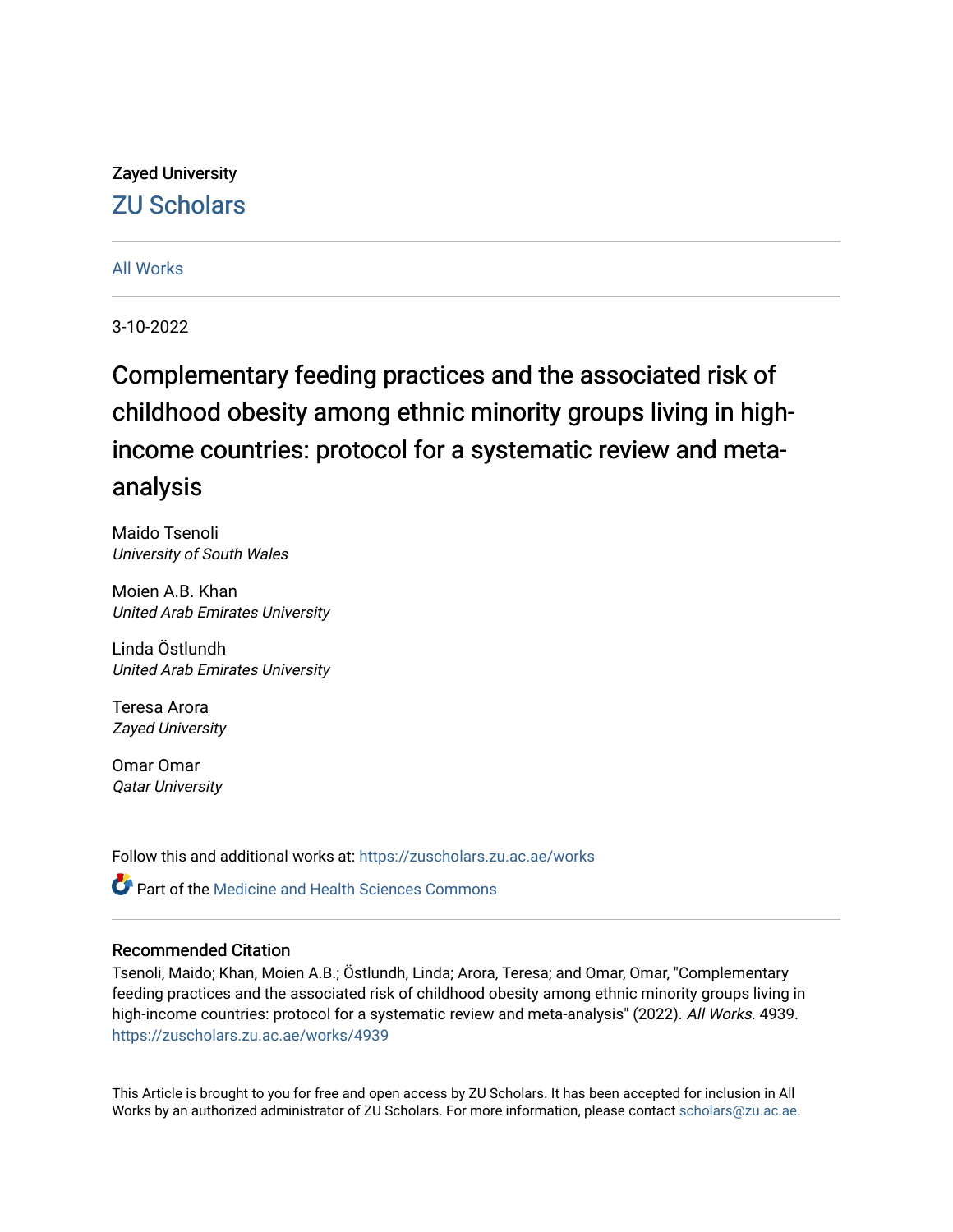# Protocol

# **BMJ Open Complementary feeding practices and the associated risk of childhood obesity among ethnic minority groups living in high-income countries: protocol for a systematic review and meta-analysis**

MaidoTsenoli,<sup>1,2</sup> Moien A B Khan  $\bullet$ ,<sup>3,4</sup> Linda Östlundh  $\bullet$ ,<sup>5</sup> Teresa Arora,<sup>6</sup>  $O$ mar  $O$ mar<sup>7</sup>

#### **To cite:** Tsenoli M,

Khan MAB, Östlundh L, *et al*. Complementary feeding practices and the associated risk of childhood obesity among ethnic minority groups living in high-income countries: protocol for a systematic review and meta-analysis. *BMJ Open* 2022;12:e053821. doi:10.1136/ bmjopen-2021-053821

► Prepublication history and additional supplemental material for this paper are available online. To view these files, please visit the journal online [\(http://dx.doi.org/10.1136/](http://dx.doi.org/10.1136/bmjopen-2021-053821) [bmjopen-2021-053821](http://dx.doi.org/10.1136/bmjopen-2021-053821)).

Received 25 May 2021 Accepted 12 February 2022



© Author(s) (or their employer(s)) 2022. Re-use permitted under CC BY-NC. No commercial re-use. See rights and permissions. Published by BMJ.

For numbered affiliations see end of article.

Correspondence to Dr Moien A B Khan; moien.khan@uaeu.ac.ae

# ABSTRACT

Introduction Complementary feeding (CF) is defined as the period from when exclusive breast milk and formula are no longer sufficient for meeting the infant's nutritional needs. The CF period occurs from birth to 23 months of age. Though the recommended guidelines for introducing CF is from around 6months of age, data indicates that some infants are introduced to food earlier than 6months which can predispose children to obesity and overweight. Obesity in ethnic minority groups (EMG) is higher than their native counterparts and often tracks into adulthood. Hence, our aim was to conduct a systematic review and metaanalysis on the available literature to identify the risk of childhood overweight/obesity associated with CF practices concerning their timing, as well as the frequency and type of CF food introduced. We focused specifically on EMG children living in high-income countries.

Methods and analysis A methodological literature search surrounding childhood obesity and overweight (COO) risk associated with CF practices will be conducted in May 2021 following Preferred Reporting Items for Systematic Reviews and Meta-Analyses Protocols guidelines. The following academic databases will be methodologically searched: PubMed, EMBASE, PsycINFO, CINAHL, SCOPUS, Cochrane Library and the WHO Global Index Medicus. Three independent researchers will be involved in independent screening and review the included articles based on the predefined inclusion and exclusion criteria. Where conflicts arise during the screening process, it will be resolved through discourse until a consensus is reached. Information on CF practices and anthropometric measurements will be extracted to ascertain the risk of COO. For this study, WHO body mass index for age and sex percentiles, Centers for Disease Control and Prevention classification and other recognised country-specific classifications will be utilised for the outcome. Ethics and dissemination Formal ethical approval is not needed as the results will be drawn from currently available published literature. Outcomes of the review will be shared through peer-reviewed publications.

PROSPERO registration number CRD42021246029.

# Strengths and limitations of this study

- ► First systematic review considering extensive analysis of childhood overweight and obesity and the risk in multiple ethnic minority group children in high-income countries on complementary feeding practices.
- ► Preferred Reporting Items for Systematic Reviews and Meta-Analyses Protocols (PRISMA) and PRISMA 2009 guidelines follow the systematic review and meta-analysis.
- ► Expert librarian specialising in database search strategy has developed the search protocol.
- ► Our review will capture a small number of studies that are likely to meet the inclusion criteria due to language restriction and heterogeneity between studies is expected to be high.
- ► In the reported effect estimates, lack of uniformity may be one of our limitations.

# **BACKGROUND**

Childhood obesity and overweight (COO) is a global health problem in high-income countries (HICs), although it has also emerged as a problem in low-income and middle-income countries, according to the WHO.<sup>[1](#page-5-0)</sup> Evidence implies that COO, feeding practices, and mean nutrient disparities are associated with race and ethnicity and are often entangled with income (Davis *et al*<sup>[2](#page-5-1)</sup>). Due to international migration, disparities in COO should be expected. International migration to HIC has continued to increase globally, with 57% of migrants living in HIC, where communities have become more diverse. In 2010, the International Organisation for Migration estimated the worldwide migration was estimated to be  $214$  million people  $(2010).$ <sup>[3](#page-6-0)</sup> However, research on ethnicity related obesity risk in childhood is considerably limited.<sup>4</sup> Given the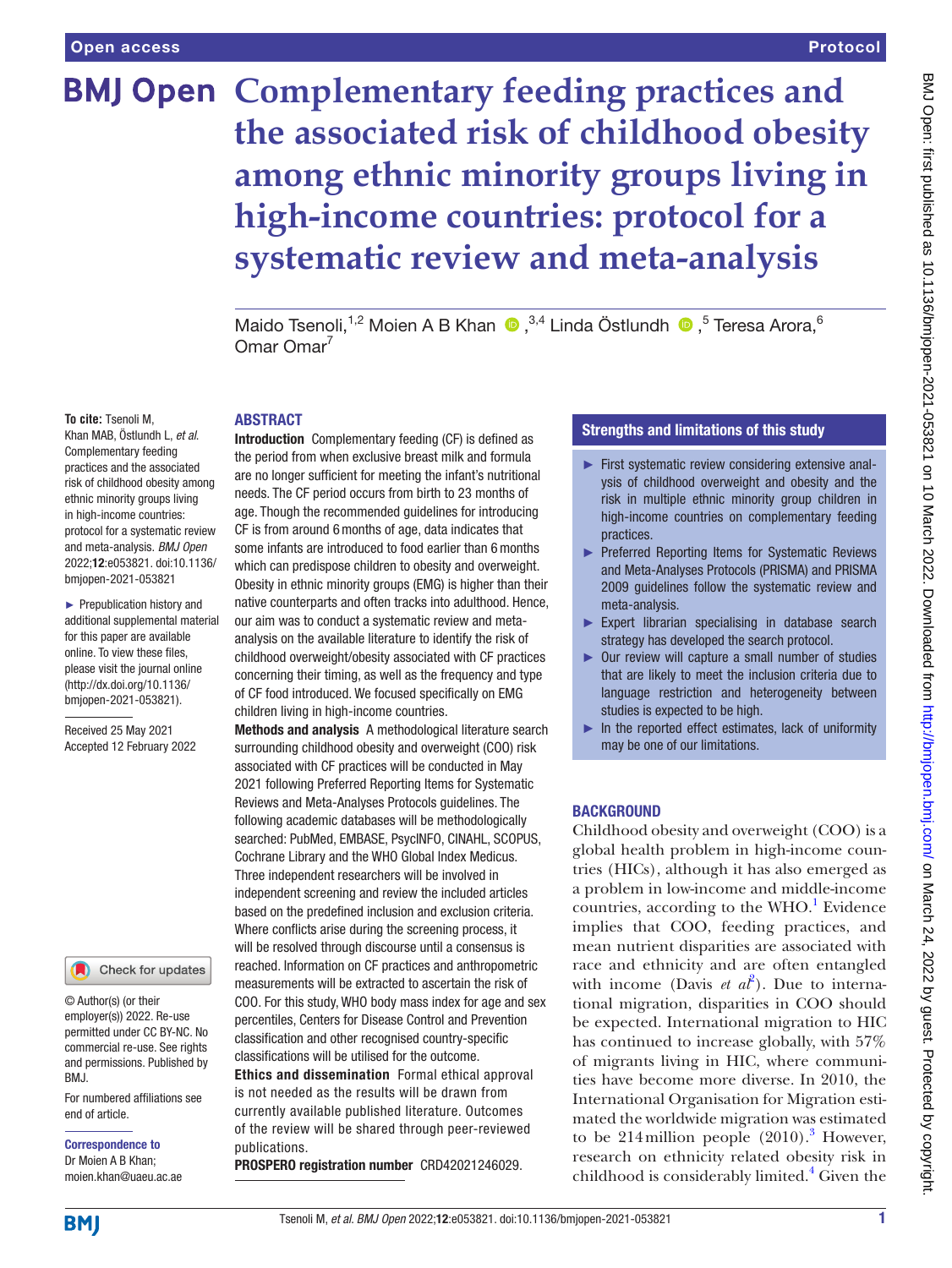increasing migration rate from poorer to HIC, COO in ethnic minority groups (EMG) presents a potential public health concern, warranting further research to better understand and identify contributing factors. Ethnic minority children are children who are born to parents identified as ethnic minorities in HIC.

Complementary feeding (CF) is defined as 'the process starting when breast milk is no longer sufficient to meet the nutritional requirements of infants, and therefore other foods and liquids are needed, along with breast milk<sup>[5](#page-6-2)</sup> CF usually occurs from 6 to 23 months, even when breast feeding continues over 2 years of age.<sup>5</sup> CF has always been focused on providing nutritious, clean, safe and adequate food to meet the nutritional requirements of infants and children. CF aims to reduce malnutrition and infections, although there have been growing concerns regarding its potential contribution to  $COO<sup>6</sup>$  It is recommended to exclusively breastfeed (EBF) for the first 6months of life and continue for up to 2years or beyond with appropriate, adequate, and safe CF.<sup>[7](#page-6-4)</sup> Poor CF practices and breastfeeding are widespread, with just 34.8% of infants exclusively breastfed and most infants given food or liquids before the recommended 6months.<sup>18–10</sup> Some studies suggest that COO is less common in children and adolescents who have been exclusively breastfed $5^{10-13}$ although differences are negligible in other studies or present conflicting findings.<sup>[9](#page-6-5)</sup>

The WHO defines exclusive breastfeeding for the first 6months of life to achieve appropriate growth and development[.14](#page-6-6) The age of introduction of CF varies among different European countries between  $4-6$  months,  $15$  with studies confirming the early introduction of solid foods in Australia,<sup>[16](#page-6-8)</sup> the UK<sup>17</sup> and the USA.<sup>18</sup> One of the reasons for early recommendation by healthcare professionals could be because many of the infants are started early CF are also formula-fed  $(FF)$ .<sup>19</sup> Many assumptions have less scientific evidence leading to major variations in the recommendations of CF in different HIC.

Introducing solid foods earlier than the recommended 6months has been shown to predispose children to over-weight/obesity, as highlighted in several reviews.<sup>[10 20 21](#page-6-12)</sup> Recommendations surrounding the optimal timing of the introduction of solid are limited and vary between countries, cultures and food availability. $22$  For instance, the UK recommends weaning around 6months alongside breastfeeding until at least 1years old. Other European countries recommend trial foods or small tastes between 4 and 6 months.[22](#page-6-13) Composition of diet and how parents' approach CF is closely aligned to culture and other factors. Bangladeshi, Indian or Pakistani mothers prefer introducing sweet food earlier. In contrast, compared with African and Caribbean origin, mothers prefer introducing savoury food types. $^{23}$  Recommendations for starting solid foods by different countries are often in line with the WHO, thus making it plausible to follow the same guidance for our study. Studies have discovered that early rapid weight gain during infancy is related to subsequent COO risk. $2425$  The relationship between rapid

weight gain and later childhood obesity further emphasises the potential programming that occurs very early in life, resulting in COO and associated health problems related to CF practices. A cohort study by Ardic *et al* found that early feeding habits might be permanent and pose a risk to later health outcomes.[26](#page-6-16) In line with this study, Baran (2019), Pearce (2016) and Wang (2013) also found that breastfeeding less than 6months and introducing adults' meals before 12 months were contributory factors for the prevalence of overweight and obesity in preschool children.

In at least two different studies, differences across EMG concerning CF practices and COO prevalence have been identified.<sup>10  $27$ </sup> The differences are embedded in social and household contexts in either increasing or decreasing the risk of obesity. However, Kumanyika (2008) has highlighted that available evidence can be sparse, heterogeneous and difficult to meaningfully summarise. Two studies have explored the cultural influences of CF practices among Chinese and South Asian children.<sup>28 29</sup> However, overweight/obesity risk in relation to CF practices has not yet been collectively analysed in different EMG children. Our research will review those 0–2 years old children who are born to parents identified as ethnic minorities in HIC.

Furthermore, it is known that CF practices are associated with early COO, yet the extent of the problem is unknown for EMG children living in HIC. Considering the substantial global burden of COO, it is important to understand the association between CF practices and COO, specifically among EMG children living in HIC. We propose to conduct a comprehensive systematic review and metaanalysis to address this research question in this protocol. Hence, in our systematic review and meta-analysis, we aim to identify the risk of childhood obesity during the CF period associated with CF timing, frequency and the type of CF food introduced.

#### METHODS/DESIGN

This protocol follows the Preferred Reporting Items for Systematic Review and Meta-Analysis Protocols (PRISMA) guidelines $30$  and has been informed by the Cochrane Handbook for Systematic Reviews of Interventions.<sup>[31](#page-6-19)</sup> The final review will be reported according to the 2020 PRISMA statement.<sup>32</sup> The start date for the review will be June 2021, and the estimated date for completion will be May 2022.

#### Eligibility criteria

#### Inclusion criteria

We will include randomised controlled trials (RCTs), cohort studies, case–control studies and cross-sectional studies. We will include studies reporting direct and/or indirect effect sizes in children who were exposed to CF at any age from 0 to 24 months. All studies should estimate the association between the measured exposure (CF) and the outcomes (weight gain). Such estimates reported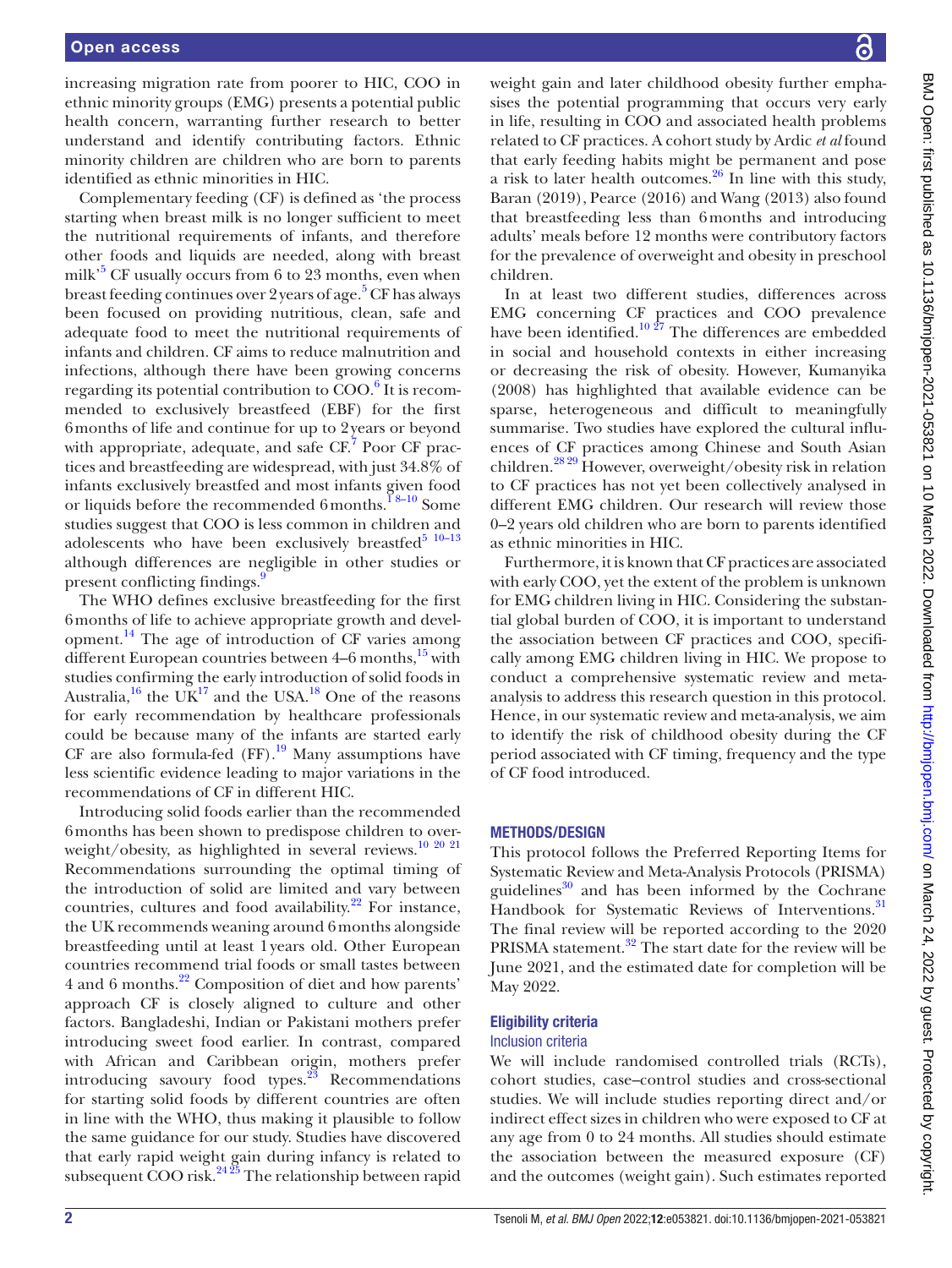<span id="page-3-0"></span>

| Predefined inclusion and exclusion study criteria according to PICOS<br><b>Table 1</b>                           |                                                                                                                                                          |                                                                                                                                                                                                                                                             |
|------------------------------------------------------------------------------------------------------------------|----------------------------------------------------------------------------------------------------------------------------------------------------------|-------------------------------------------------------------------------------------------------------------------------------------------------------------------------------------------------------------------------------------------------------------|
| <b>PICOS</b>                                                                                                     | <b>Inclusions</b>                                                                                                                                        | <b>Exclusions</b>                                                                                                                                                                                                                                           |
| Participants                                                                                                     | Ethnic minority children aged between 0 and 2 years; living in<br>HIC. Ethnicity self-identified by participants including all migrants'<br>generations. | Preterm and low birthweight children; children with<br>medical problems that can affect body weight, for<br>example, Prader Willi Syndrome, failure to thrive,<br>metabolic disorders, Hypothyroidism, Cushing<br>syndrome, growth hormone deficiency, etc. |
| Interventions                                                                                                    | CF practices include the timing of introduction of semisolid, solid<br>and soft foods, meal frequency and dietary diversity.                             | Studies reporting exclusively on breastfeeding<br>outcomes alone                                                                                                                                                                                            |
| Comparisons                                                                                                      | Children who followed recommended CF quidelines by WHO/<br>UNICEF or country recommendation                                                              |                                                                                                                                                                                                                                                             |
| Outcomes of<br>interest                                                                                          | Risk of obesity and overweight as classified by BMI z -scores and<br>BMI percentiles in the 0-24 months age group                                        | Studies that do not include obesity or overweight                                                                                                                                                                                                           |
| Study design                                                                                                     | Risk of obesity and overweight as classified by BMI z -scores and<br><b>BMI</b> percentiles                                                              | Studies not published in English, Studies with no full<br>text available                                                                                                                                                                                    |
| BMI, body mass index; CF, complementary feeding; HIC, high-income countries; RCTs, Randomised Controlled Trials. |                                                                                                                                                          |                                                                                                                                                                                                                                                             |

should be calculated or calculable. The systematic review will be conducted using the Participants, Interventions, Comparisons, Outcomes(s) (PICOS) approach and type of study from which studies are identified.<sup>31</sup> 33<sup>34</sup> Inclusion and exclusion criteria are listed according to PICOS in [table](#page-3-0) 1.

The study population will be children from EMGs aged 0–2 years who reside in HIC. The study outcome will investigate the association between CF practices and the risk of COO. The outcomes will include anthropometric measurements, including body mass index (BMI) z-scores or BMI percentiles. The review results on CF will be evaluated using the recommended optimum CF guidelines by WHO (2008). It is recommended that exclusive breastfeeding continues until 6months and up to 2years and beyond. Introduction of solids, soft and other liquids, other than breast milk or formula, is recommended from 6months onwards. The study's outcome (COO) will be classified according to WHO BMI for age and sex percentiles and the Centers for Disease Control and Prevention (CDC) classification and other recognised classifications. According to the CDC, overweight is defined as BMI *≥*85th and <95th percentile, while obesity is BMI of *≥*95th percentile for children <18 years of the same age and sex.<sup>35</sup> These two classifications have previously been compared by Gaffney *et al*, who found that 1 SD unit above the median of the WHO growth curve population approximates the 85th percentile.<sup>36</sup> BMI does not measure body fat. If available, skinfolds measurements, dual energy X-ray absorptiometry and other methods will be used.

### Exclusion criteria

Studies that are not published in English and do not present original data will not be included. Other studies that will be excluded are narrative reviews, systematic reviews and meta-analyses, opinion articles, editorials, letters to the editor, published abstracts without a published full-text, student dissertations/theses and blog posts. Studies that do not include anthropometric

measurements in EMG children as part of the outcome before the age of 2years will be excluded.

## Search strategy

#### Developing research question and search query domains

We will search for papers published between 2000 until search date. A systematic search of the literature will be conducted in May 2021 by a specialist medical librarian (LÖ). The electronic databases: PubMed, EMBASE, PsycINFO, CINAHL, SCOPUS, Cochrane Library the WHO Global Index Medicus will be included and covered from 2000 to the search date. No filters or limitations will be applied. A preliminary search in PubMed was carried out in April 2021 to identify relevant search terms and search technical solutions  $(L\ddot{O})$ . The search terms were systematically identified with the support of PubMed's MeSH, by analysing the indexing of previous, relevant studies which was informed by input from the subject specialists (MT and MABK). A copy of the preliminary search strategy in PubMed is available in [online supple](https://dx.doi.org/10.1136/bmjopen-2021-053821)[mental file 1](https://dx.doi.org/10.1136/bmjopen-2021-053821). Hand screening of reference lists of the studies that meet the pre-defined criteria will also be conducted.

Detailed search documentation for all included databases will be appended to the final review to allow search reproducibility and transparent appraisal of the search strategy and results. Finally, Cabell's Predatory Reports in Cabell's Scholarly Analytics will be consulted to ensure that none of the finally selected studies published in openaccess journals are listed as potential predatory journals.

#### Data extraction and management Screening and study selection

Covidence systematic review software by Veritas Health Innovation (2021) will be used to automatically deduplicate and blind screen all records identified in the database search. After duplicated studies have been removed, unique records will be screened based on the title and/or abstract by two independent reviewers (MT and MABK). Articles that do not meet the criteria will be excluded.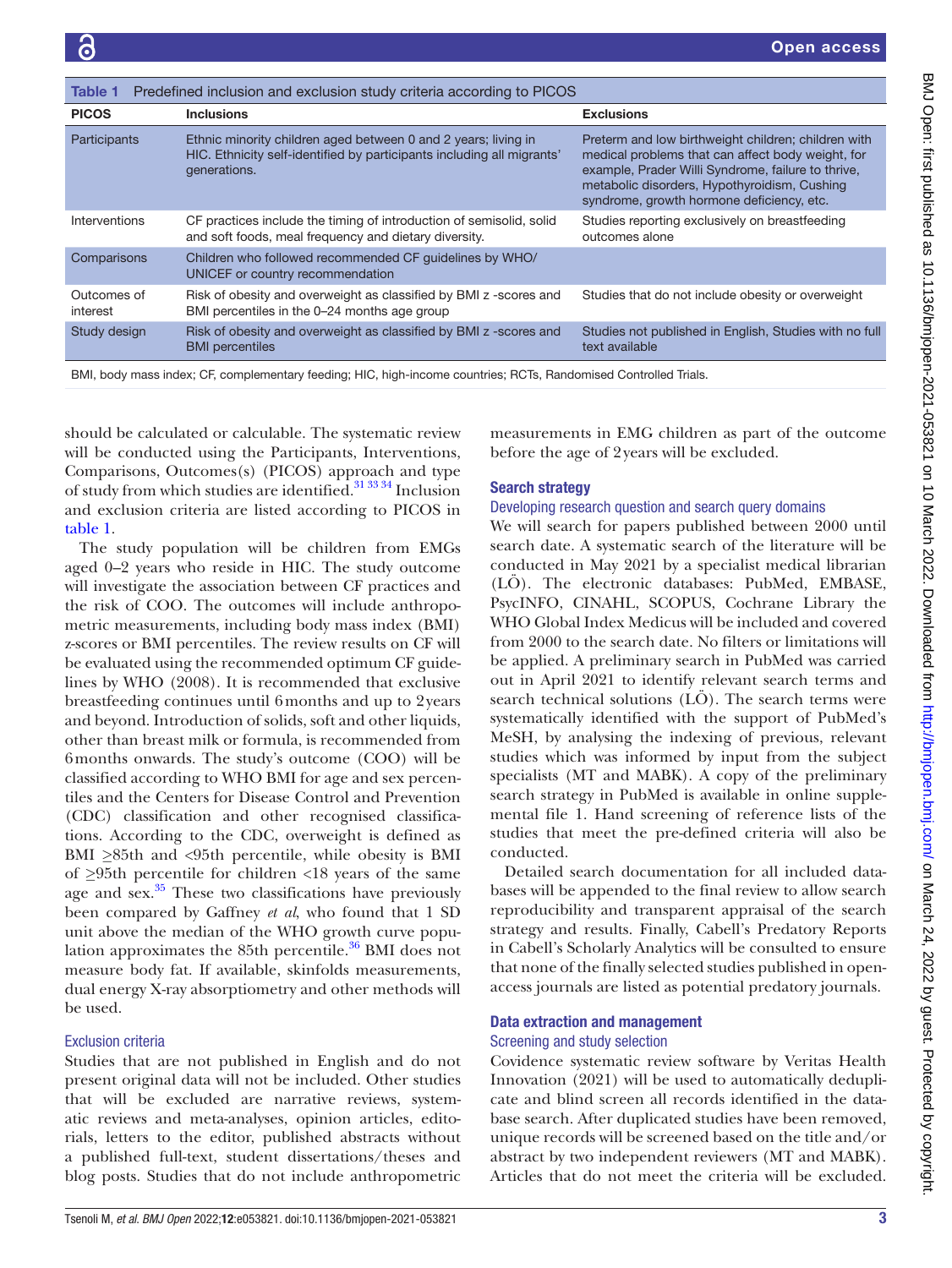Eventual disagreements will be resolved through blinded conflict resolution through Covidence by a third reviewer (LÖ), further reducing bias risk. Similarly, full-text review will be carried by two independent reviewers (MT and MABK), resolving conflicts for ambiguous inclusion by a third reviewer (LÖ) through Covidence. Details from the screening and selection process, including reasons for exclusion of the omitted full-text studies, will be documented in a PRISMA 2020 flow diagram.

#### Data extraction

For extraction of data, a piloted form will be used. Data will be extracted for each study that meets the eligibility criteria by two researchers and the third researcher will resolve any discrepancies. The following data if available will be extracted: surname of the first author, publication year, HIC, participant's ethnicity, study design, sample size, participant's age, breastfeeding duration, CF timing and frequency, primary outcome, anthropometric measurements, length of follow-up and types of CF, effect size (OR/risk ratio, RR) and mean difference (MD). HIC list provided in [online supplemental file 2.](https://dx.doi.org/10.1136/bmjopen-2021-053821)

The child's ethnicity will be determined by the country of birth of the parents, although ethnicity identification by country of birth has caveats because a diversity of the country-of-origin can differ.<sup>37</sup> In addition, diversity collection practices differ among Organisation for Economic Cooperation and Development countries. Some countries collect indigenous identity, others race and ethnicity, and migrant statuses.

#### **Output**

The study will present a PRISMA flow diagram, including the search results and study selection summary. Rated quality of the included studies will be presented in a comprehensive table of the study characteristics. The risk of COO identified from all studies will be summarised and synthesised to identify the overall risk in multiple EMG children residing in HIC when the study was conducted.

#### Risk of bias in the primary study

Two authors (MT and MABK) will assess the quality of studies independently using the Newcastle Ottawa Scale (NOS) and modified NOS for assessing quality of nonrandomised studies in the meta-analysis. The tool assesses participant selection, comparability of groups and outcome or exposure depending on the type of study.<sup>38</sup> A point is given for each item in the three sections if the study meets the criteria. The maximum score for crosssectional studies is ten and nine for cohort studies. Assessment of the internal validity of primary studies is crucial in systematic reviews to identify the risk of bias. It has been noted that, while the NOS quality assessment scale is challenging and more subjective in non-randomised studies compared with RCTs, there is no other widely accepted tool for non-randomised studies.<sup>39</sup> Grading of Recommendations Assessment, Development and Evaluation (GRADE) quality review tool will be used for RCTs.

Disagreements with grading will be resolved through discourse and revisiting the inclusion criteria by both authors (MT and MABK).

#### Analysis and data synthesis

Descriptive analysis will be performed to report on the association between COO and breastfeeding duration, the timing of CF and frequency and variety of feeds. Both narrative text and table summaries will be presented.

The results of the included studies will be synthesised using pooled estimates and pooled ORs or RR applying random effects model with 95% CIs where data permits to conclude the pooled COO risk. Random-effects metaanalysis will be limited to studies reported on pooled estimates and at least ten studies with low to moderate heterogeneity for meaningful results. Heterogeneity will be assessed using the  $I^2$  and visual inspection of forest plots. For dichotomous data, RR and 95% CI will be calculated and for continuous data, MD and 95%CI will be used. MD will be converted to RR if possible. Forest plots will be used to visually present the estimated weighted results from different studies.

#### Bias minimisation

The review will include multiple databases to ensure all studies published are included if they meet our predefined inclusion criteria. Funnel plots, which is a plot of effect size, will be used to assess publication bias and estimated by Begg's or Egger's tests using the R package. Assessment of the quality of primary studies by both authors using NOS and GRADE tools will further minimise bias. Disagreements with grading will be resolved through discourse. We will also perform sensitivity analysis for the meta-analysis and repeat to include only studies deemed to be good quality. Analyses will be conducted using Stata V.16 (StataCorp) and completed by the team's statistician (OM).

#### Patient and public involvement

Patients nor public will not be involved at any stage of the study. The proposed study primarily reviews published data available in the indicated electronic databases.

#### **DISCUSSION**

Our review is unique, and to our knowledge, is the only review considering extensive analysis of COO risk in multiple EMG children residing in HIC about CF practices. EMG children are the offspring of migrant families who live in a different country from their parent's country of origin. Immigration can be diverse and varied from country to country. EMG in the USA comprises a third of the population. $27$  The immigrant population of Canada is  $21\%$ ,<sup>[3](#page-6-0)</sup> whereas the UK is  $13\%$ .<sup>[40](#page-6-27)</sup> Although diversity is considered based on country of birth, this can pose problems due to within-country diversity from the country of origin.<sup>[37](#page-6-23)</sup>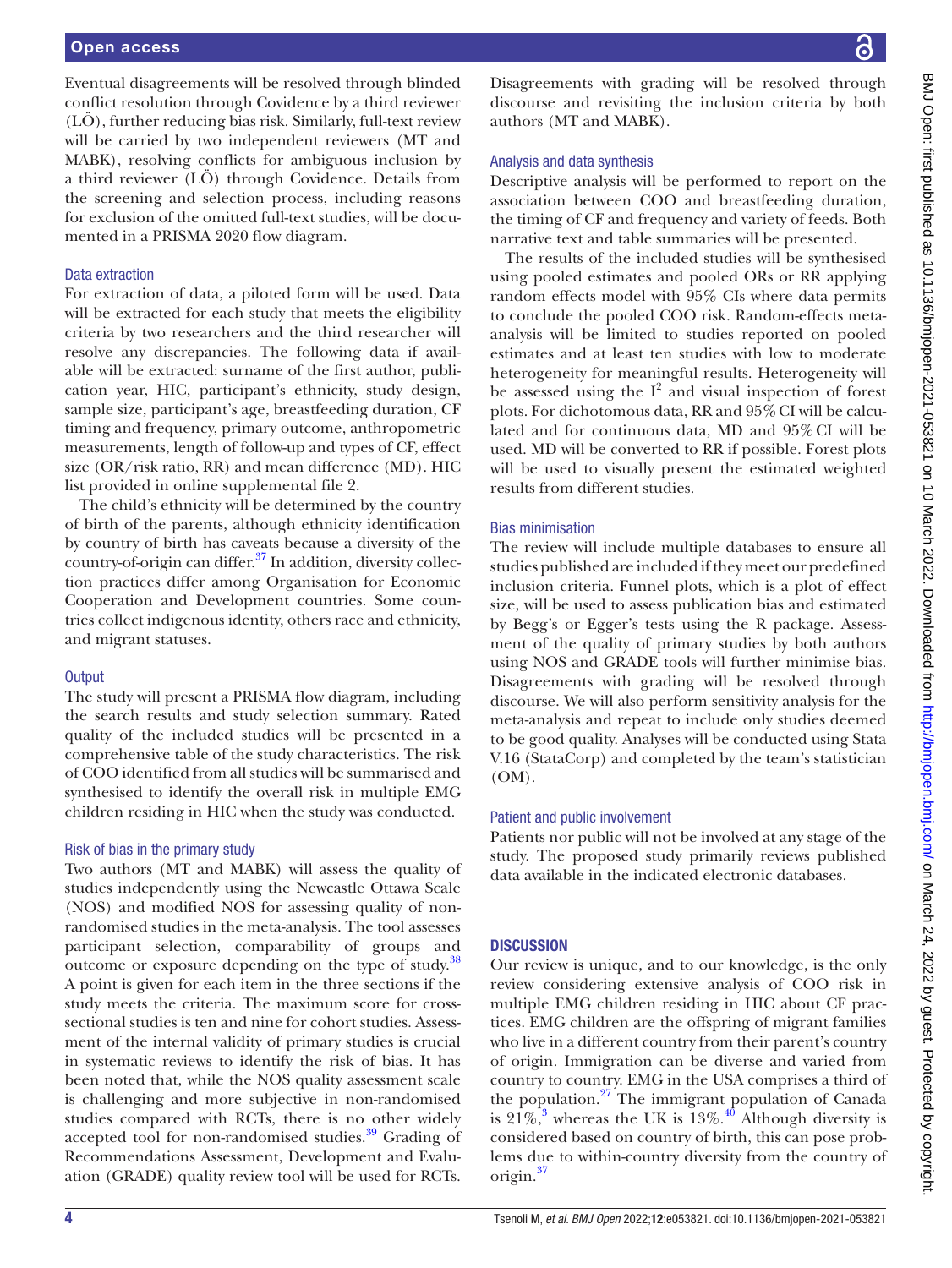# 6

Identifying the causes of COO among different EMG can be complex and challenging. It could be hypothesised from previous studies that there can be multiple reasons for the EMG families to adopt CF prematurely. FF is more common in HIC and, in contrast to Low-income countries (LIC), where FF is expensive, parents are more likely to resort to FF and early CF in HIC. With immigration comes more work responsibilities, increased stress and poor diet. Furthermore, the stress has been exacerbated by the current pandemic.<sup>41-44</sup> This can potentially result in lower breastfeeding rates and reduced production of breast milk which, in turn, may lead to the earlier introduction of  $CF<sup>45</sup>$  $CF<sup>45</sup>$  $CF<sup>45</sup>$  Gaining weight, lesser crying and improved sleeping patterns are being seen by parents as being healthier for the baby and a positive choice for earlier CF. The trends of the new immigrating HIC influence these factors.<sup>46</sup>

Reviews have shown that insufficient knowledge, feeding attitude changes due to acculturation and incorrect advice lead to practising earlier CF resulting in  $COO<sup>28.46</sup>$  A similar review that explored COO concerning CF was conducted in the general population without stratification on EMG or HIC.<sup>[21](#page-6-31)</sup> Although another review on CF practices focused on South Asian children in HIC as an EMG, they did not report on obesity risk. Still, they identified significant differences in CF practices that were obesogenic. $^{28}$  On the other hand, one earlier review identified a clear association among the general population in developed countries[.47](#page-6-32) This means that with a combined multiple ethnicities review, there is a possibility of statistically meaningful results identifying COO risk in EMG children residing in HIC. Such risk poses an important need for public health interventions. Evidence suggests adherence to BF and appropriates CF to improve growth and develop-ment of child.<sup>[48](#page-6-33)</sup> Moreover, there has been a disparity in bodyweight changes among children, especially among ethnic minorities. $43\frac{44}{49}$  Our study will contribute to the efforts to prevent COO within EMG that is often under-researched and marginalised. Furthermore, we envisage our study to enhance the reduction in health disparities experienced by EMG through subsequent targeted interventions.

To our knowledge, it is the first review considering an extensive analysis of COO risk in multiple EMG children residing in HIC pertaining to CF practices. COO has been confirmed to be higher in EMG compared with native groups. If CF practices among EMG are a contributory factor in COO, our review will bring evidence for targeted interventions to prevent rather than cure COO by promoting healthy weight throughout childhood years. It will also highlight the scarcity of research within marginalised EMG by identifying gaps and making recommendations for future studies in CF practices.

The review is not without limitations. First, most studies included will be observational. Second, studies among EMG in HIC tend to be limited, with ethnic groups making up small samples. Additionally, language barrier difficulties may be present in the host country. Therefore, our review will likely capture a small number of studies likely to meet the inclusion criteria, and heterogeneity between studies is expected to be high. Population

diversity will further increase heterogeneity risk. There is potential that some studies, which include EMG, may be missed due to countries using varied ethnicity classifications, paired with the subjective nature of ethnicity.

#### **CONCLUSION**

This systematic review will highlight the CF practices in the EMG regarding frequency, the timing of CF and the identified factors that could have influenced CF. Such a systematic review will increase awareness and guide improvement and create future policies aimed at preventing COO.

#### Author affiliations

<sup>1</sup>University of South Wales, Pontypridd, UK

<sup>2</sup> Birmingham Community Healthcare NHS Foundation Trust, Aston, UK <sup>3</sup>Nutrition Studies Research Group, Department of Family Medicine, College of Medicine and Health Sciences, United Arab Emirates University, Al Ain, UAE 4 Primary Care, NHS North West London Local Area Team, London, UK 5 National Medical Library, United Arab Emirates University College of Medicine and Health Sciences, Al Ain, Abu Dhabi, UAE

<sup>6</sup>College of Natural & Health Sciences, Zayed University, Dubai, UAE <sup>7</sup>College of Health Sciences, Qatar University, Doha, Ad Dawhah, Qatar

Contributors MT and MABK were involved in all aspects of the study, from conceptualisation, protocol development and the preliminary search strategy. LÖ developed the preliminary search strategy, contributed with text for the methods part of the manuscript and will conduct the final literature search and the reference management in Covidence. Further screening of literature and data extraction will be carried out by MT and data validated by MABK. TA revised the first draft for intellectual content and will assist with drafting and revising content in the final project. OM will oversee the data extraction process and complete all aspects of the meta-analysis.

Funding The authors have not declared a specific grant for this research from any funding agency in the public, commercial or not-for-profit sectors.

Competing interests None declared.

Patient consent for publication Not applicable.

Provenance and peer review Not commissioned; externally peer reviewed.

Supplemental material This content has been supplied by the author(s). It has not been vetted by BMJ Publishing Group Limited (BMJ) and may not have been peer-reviewed. Any opinions or recommendations discussed are solely those of the author(s) and are not endorsed by BMJ. BMJ disclaims all liability and responsibility arising from any reliance placed on the content. Where the content includes any translated material, BMJ does not warrant the accuracy and reliability of the translations (including but not limited to local regulations, clinical guidelines, terminology, drug names and drug dosages), and is not responsible for any error and/or omissions arising from translation and adaptation or otherwise.

Open access This is an open access article distributed in accordance with the Creative Commons Attribution Non Commercial (CC BY-NC 4.0) license, which permits others to distribute, remix, adapt, build upon this work non-commercially, and license their derivative works on different terms, provided the original work is properly cited, appropriate credit is given, any changes made indicated, and the use is non-commercial. See: [http://creativecommons.org/licenses/by-nc/4.0/.](http://creativecommons.org/licenses/by-nc/4.0/)

#### ORCID iDs

Moien A B Khan<http://orcid.org/0000-0003-4970-4618> Linda Östlundh<http://orcid.org/0000-0001-5091-604X>

#### **REFERENCES**

- <span id="page-5-0"></span>1 UNICEF. WHO. Levels and trends in child malnutrition: UNICEF/ WHO/The world bank group joint child malnutrition estimates: key findings of the 2020 edition. World Health organization, 2020. Available:<https://www.who.int/publications/i/item/9789240003576>
- <span id="page-5-1"></span>2 Davis KE, Li X, Adams-Huet B, *et al*. Infant feeding practices and dietary consumption of US infants and toddlers: National health and